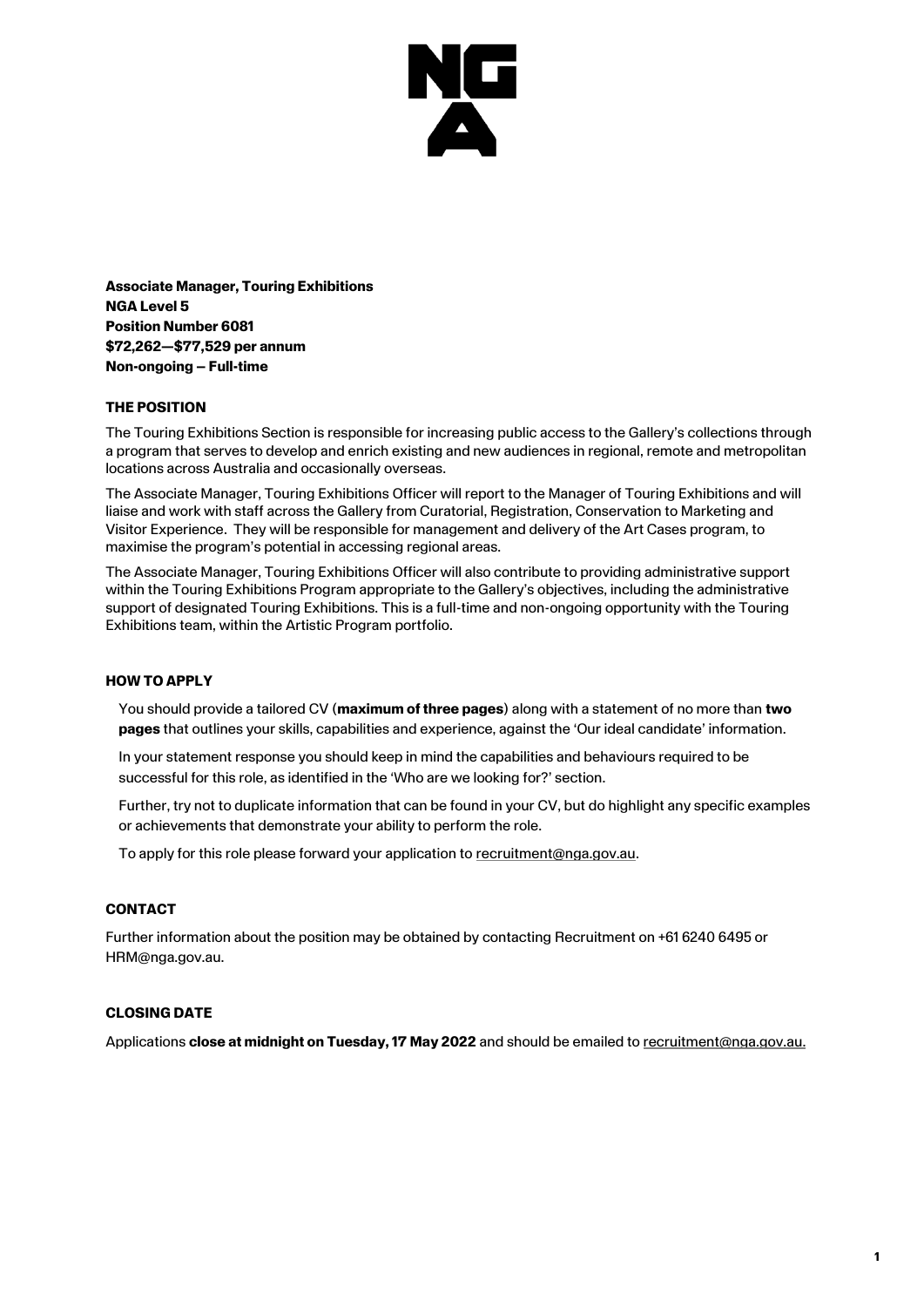

| <b>Position title</b>         | Associate Manager, Touring Exhibitions                                                                           |
|-------------------------------|------------------------------------------------------------------------------------------------------------------|
| Position number               | 6081                                                                                                             |
| <b>National Gallery level</b> | NGA <sub>5</sub>                                                                                                 |
| Department                    | <b>Touring and Exhibitions</b>                                                                                   |
| Portfolio                     | <b>Artistic Programs</b>                                                                                         |
| Employment type               | Non-ongoing, Full-time                                                                                           |
| Immediate supervisor          | Manager, Touring and Exhibitions                                                                                 |
| Direct reports                | N/A                                                                                                              |
| Position location             | National Gallery, Parkes, Kamberri/Canberra                                                                      |
| Requirements                  | Australian Citizenship                                                                                           |
|                               | <b>Police Check</b>                                                                                              |
|                               | A tertiary qualification in Visual Arts or equivalent professional experience in the<br>visual arts is essential |
|                               | Additional Museum Studies and/or Education qualifications would be an<br>advantage                               |

### **ABOUT THE GALLERY**

The National Gallery is one of Australia's leading visual arts institutions. The Gallery is based in Canberra and is a vital part of the Australian cultural landscape. Our Purpose is to collect, preserve, promote and share the national collection of art. The Vision of the National Gallery is to inspire creativity, inclusivity, engagement and learning through artists and art. Our Mission is to lead a progressive national cultural agenda by championing art and its value in our lives. Our Values include excellence, creativity, courage, respect, and accountability.

The Associate Manager, Touring Exhibitions Officer will report to the Manager of Touring Exhibitions and will liaise and work with staff across the Gallery from Curatorial, Registration, Conservation to Marketing and Visitor Experience. They will be responsible for management and delivery of the Art Cases program, to maximise the program's potential in accessing regional areas.

The Associate Manager, Touring Exhibitions Officer will also contribute to providing administrative support within the Touring Exhibitions Program appropriate to the Gallery's objectives, including the administrative support of designated Touring Exhibitions. This is a full-time and non-ongoing opportunity with the Touring Exhibitions team, within the Artistic Program portfolio.

#### **WORKING AT THE GALLERY**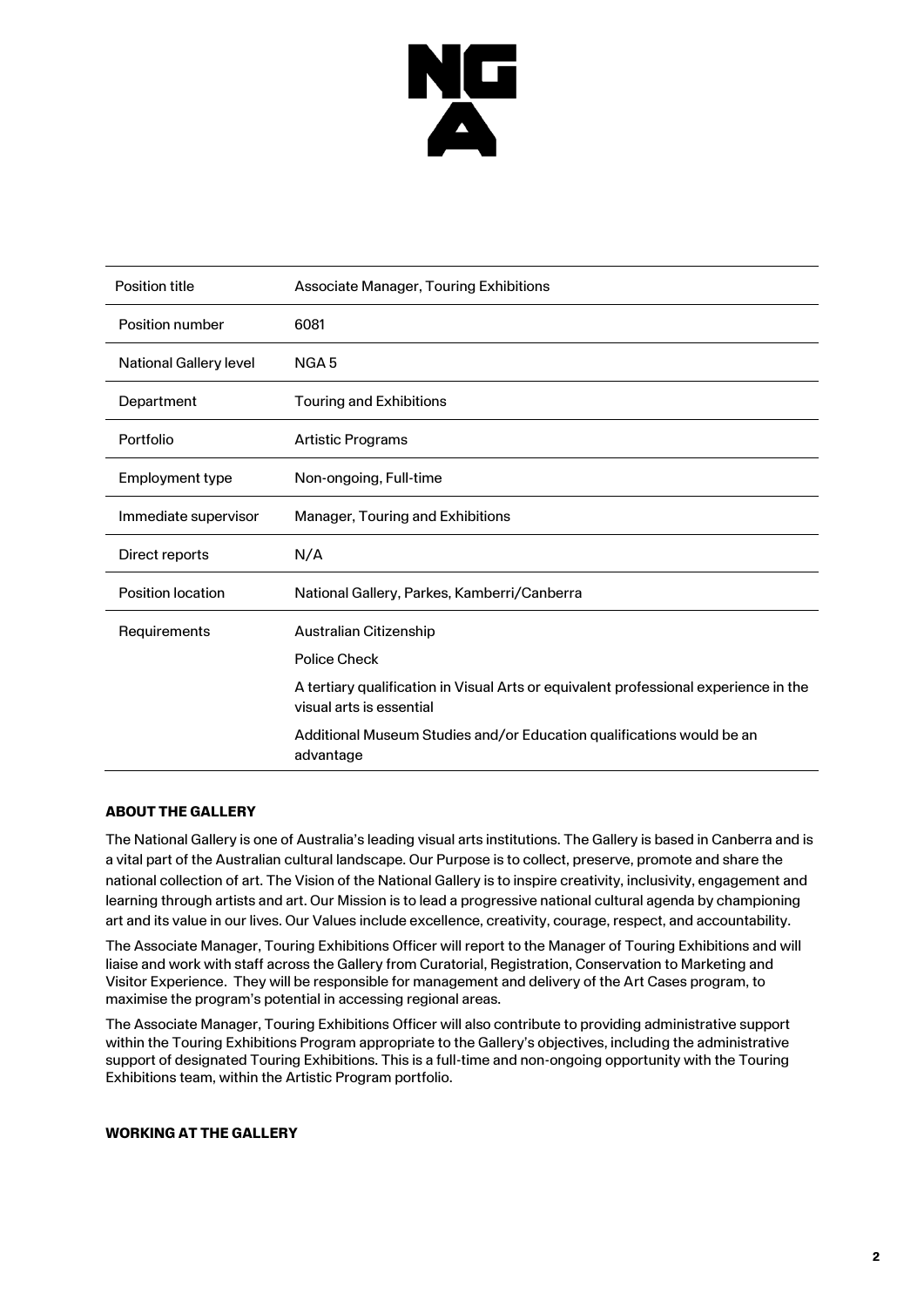When you work at the National Gallery you will be exposed to some of the world's leading Australian and international art and artists. We are located in the parliamentary triangle on the waterfront and your lunchtimes can be spent in our beautiful sculpture garden or around Lake Burley Griffin.

We support flexible working practices, including working from home, and you will have access to low-cost, onsite car parking.

The National Gallery is committed to the health, safety and wellbeing of our people and we expect our people to share this commitment and work safely at all times.

We value the contribution that a diverse workforce brings and encouraged from a diverse background to apply. This might include identifying as First Nations peoples, people with a disability, culturally and linguistically diverse people and LGBTQIA+ people.

### **OVERVIEW OF THE ROLE**

The Touring Exhibitions Section is responsible for increasing public access to the Gallery's collections through a program that serves to develop and enrich existing and new audiences in regional, remote and metropolitan locations across Australia and occasionally overseas.

The Associate Manager, Touring Exhibitions Officer will report to the Manager of Touring Exhibitions and will liaise and work with staff across the Gallery from Curatorial, Registration, Conservation to Marketing and Visitor Experience. They will be responsible for management and delivery of the Art Cases program, to maximise the program's potential in accessing regional areas.

The Associate Manager, Touring Exhibitions Officer will also contribute to providing administrative support within the Touring Exhibitions Program appropriate to the Gallery's objectives, including the administrative support of designated Touring Exhibitions. This is a full-time and non-ongoing opportunity with the Touring Exhibitions team, within the Artistic Program portfolio.

# **OUR IDEAL CANDIDATE**

Our ideal candidate will demonstrate knowledge and appreciation of the visual arts and an awareness of the Gallery's collections as they apply to the work of this position. A tertiary qualification in Visual Arts or equivalent professional experience in the visual arts is essential and additional Museum Studies and/or Education qualifications would be an advantage.

You will have experience supporting projects, with skills and experience in contributing to, implementing and maintaining a touring exhibitions program, applying the principles of effective risk management. This includes demonstrated knowledge in applying appropriate museum standards covering the safe and effective handling, packing, transportation, and display of works of art, having regard to conservation, registration, exhibition, and graphic design requirements.

Our ideal candidate will have high level interpersonal, verbal and written communication skills showing proven abilities in negotiation, representation, development and maintenance of networks appropriate to a touring exhibitions program.

You will demonstrate excellence in good business management practices including general administration, financial management, budget development, forward planning, workflow and time management, policy development, administration and evaluation.

The National Gallery anticipates an ability to promote and apply the principles of workplace diversity and participative management practices.

### **WHAT WILL YOU DO**

In accordance with the APS work level 5 standards, you will have the following key responsibilities:

- Management and delivery of the Art Cases to maximise their potential in accessing regional areas
- Coordinating, with the Regional Initiatives Officer, to identify potential regional opportunities presented through the Art Cases program. This could include, but is not limited to: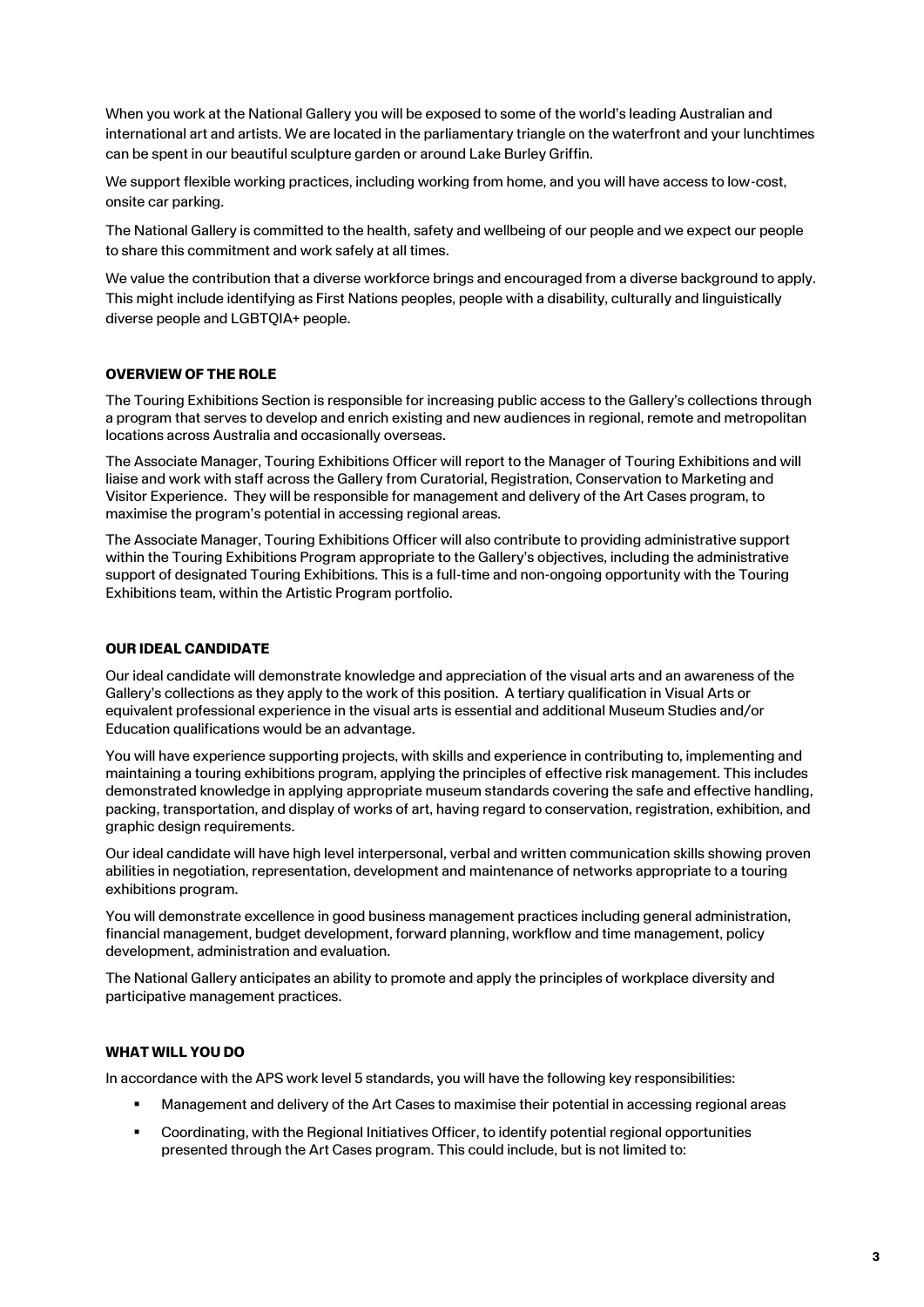- $\circ$  Education and public programming associated with the delivery of the Art cases (in collaboration with relevant staff).
- o Online focus and expansion through the Regional Initiatives program.
- $\circ$  Artist led workshops in collaboration with the Art Cases at schools and venues.
- o Regional training programs and internships.
- Coordination of, and contribution to, the preparation of reports, grants, sponsorship proposals, and acquittals for the Touring Exhibitions Section and Program.
- Seek and extend potential through sponsorship initiatives and work with the Gallery's Foundation section to promote sponsor engagement.
- Develop and nurture professional contacts and relevant Touring Exhibitions stakeholders at state, metropolitan, regional, and remote communities.
- Contribute to the administration of designated touring exhibitions including the development of contracts with tour venues, managing media and promotional aspects and responding to enquiries and providing professional support to venues.

### **WHO ARE WE LOOKING FOR**

To be successful in this role you will need to demonstrate, or have the ability to develop the following,

You will:

- Have the ability to **support strategic direction** of the National Gallery by having a shared purpose and direction. You understand, support and promote the National Gallery's vision, mission and corporate plan.
- Manger your workload, often with competing priorities and seeing project through to completion and by monitoring project progress to **achieve results.**
- Consult and share information to ensure others are kept informed of changes or issues that arise. You will work collaboratively and operate as an effective team member to s**upport productive working relationships** that nurture internal and external stakeholders.
- Focus on, and take personal responsibility for, achieving your objectives even in difficult circumstances displaying **personal drive and integrity** in all that you do.
- Be able to identify relevant stakeholder expectations and concerns and communicate with **influence** in a clear and confident manner ensuring all messages are clear, concise and articulate.

### **HOW TO APPLY**

You should provide a tailored CV (**maximum of three pages**) along with a statement of no more than **two pages** that outlines your skills, capabilities and experience, against the 'Our ideal candidate' and 'Who we are looking for' information above.

In your statement response you should keep in mind the capabilities and behaviours required to be successful for this role, as identified in the 'Who are we looking for?' section.

Further, try not to duplicate information that can be found in your CV, but do highlight any specific examples or achievements that demonstrate your ability to perform the role.

To apply for this role please forward your application to [recruitment@nga.gov.au.](mailto:recruitment@nga.gov.au)

### **Qualifications, Certifications and Registrations**

- **Australian Citizenship**
- Police check
- A tertiary qualification in Visual Arts or equivalent professional experience in the visual arts is essential